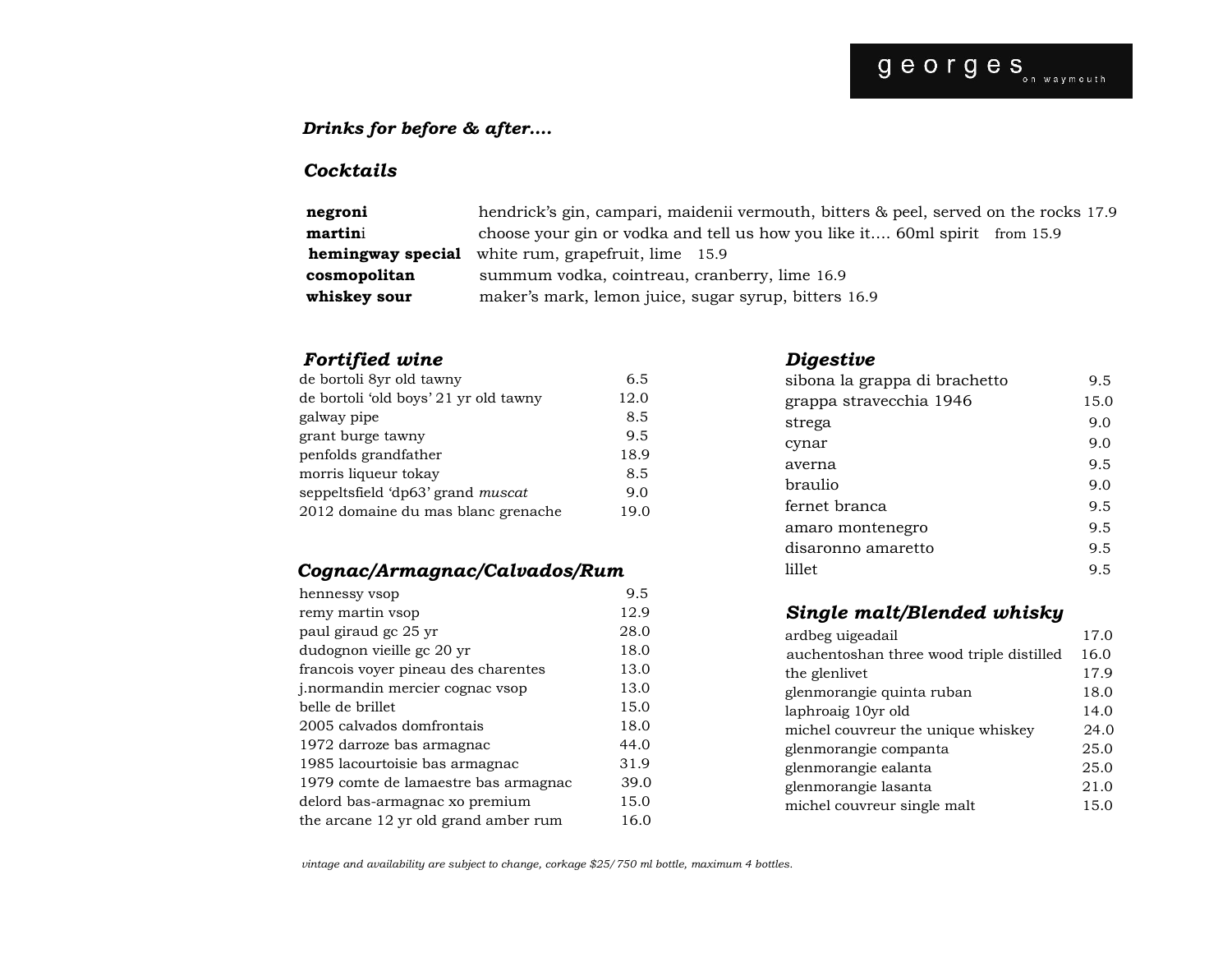# *wines by the glass*

| nv   | 42°S premier cuvée sparkling                      | coal river valley, tas | 13 |
|------|---------------------------------------------------|------------------------|----|
| nv   | pol roger reserve brut                            | epernay, france        | 28 |
|      |                                                   |                        |    |
| 2017 | mount majura estate <i>riesling</i>               | canberra district, act | 13 |
| 2017 | jim barry <i>assyrtiko</i>                        | clare valley, sa       | 14 |
| 2016 | karrawatta 'anna's block' sauvignon blanc         | meadows, sa            | 12 |
| 2015 | taglia <i>pinot grigio</i>                        | fruili, italy          | 12 |
| 2016 | APLA' malagousia-assyrtiko-roditis                | drama, greece          | 13 |
| 2017 | the lane 'block 1A' chardonnay                    | adelaide hills, sa     | 12 |
|      |                                                   |                        |    |
| 2017 | mazi grenache rose                                | mclaren vale, sa       | 12 |
| 2016 | mac forbes pinot noir                             | yarra valley, vic      | 14 |
| 2014 | tselepos agiorgitiko                              | nemea, greece          | 13 |
| 2012 | georges on waymouth 'old vines' gsm by Torbreck   | barossa valley, sa     | 14 |
| 2016 | s.c.pannell 'dead end' tempranillo                | mclaren vale, sa       | 13 |
| 2015 | majella cabernet sauvignon                        | coonawarra, sa         | 13 |
| 2015 | first drop 'two percent' shiraz                   | barossa valley, sa     | 14 |
| 2013 | yalumba 'the signature' cabernet shiraz (coravin) | barossa valley, sa     | 22 |

## **b***eers*

| light - cascade                              | 7.0 |
|----------------------------------------------|-----|
| lager - james boags                          | 8.5 |
| peroni leggera, heineken, corona, fix hellas | 9.0 |
| doss blockos, peroni                         | 9.5 |
| coopers pale ale, vale ale<br>ale -          | 8.5 |
| big shed brewing co kol schisel, volkan      | 9.5 |
| <b>pilsner</b> -lobethal bohemian            | 9.5 |
| stout - coopers stout                        | 8.5 |
| cider - rochdale (apple)                     | 8.5 |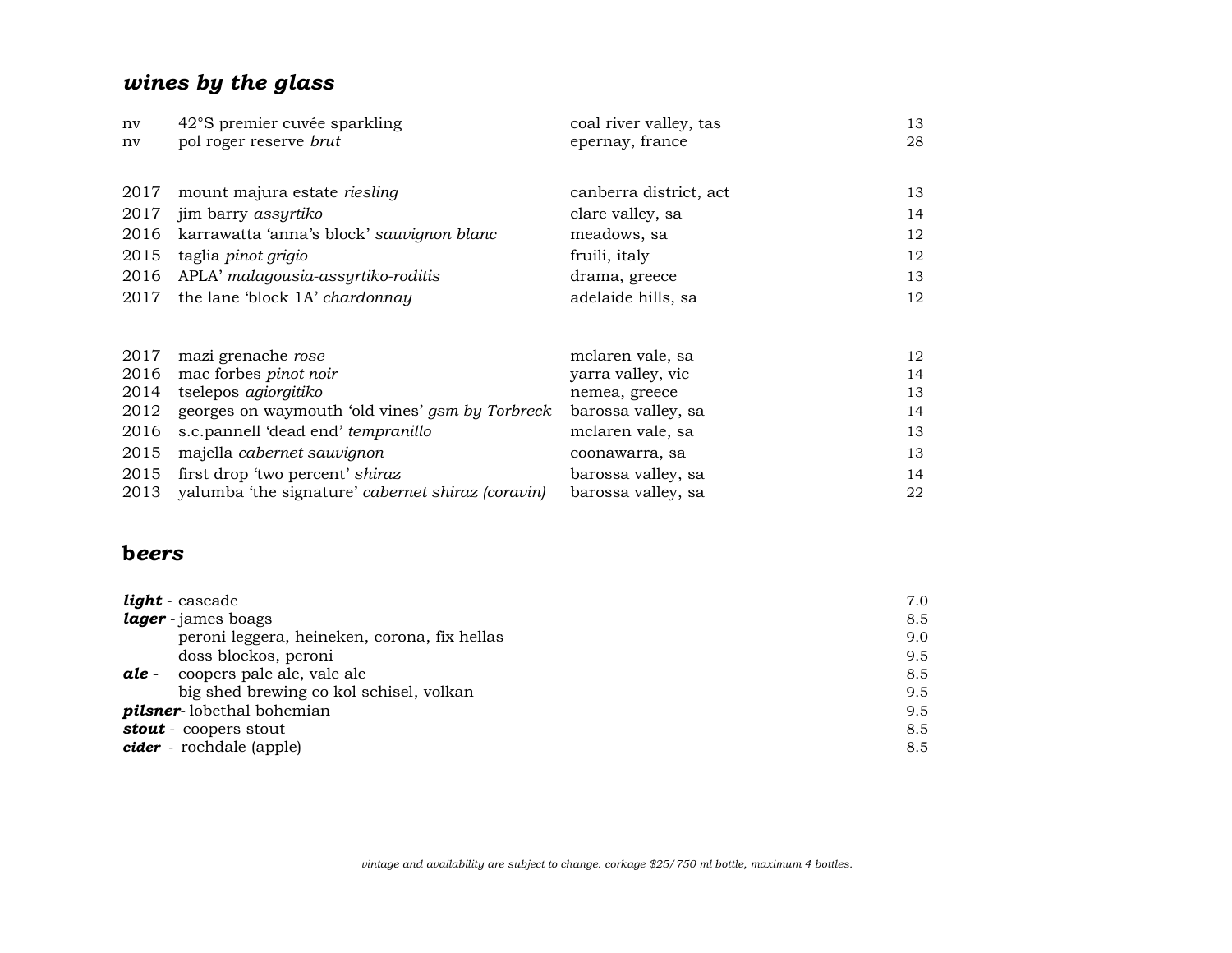# *champagne / sparkling wine*

| nv<br>2013<br>nv<br>nv | 42°S premier cuvée sparkling<br>mordrelle blanc de blancs<br>sidewood 'isabella' rose sparkling<br>rose kentish 'cellar release' sparkling shiraz | coal river valley, tas<br>hahndorf, sa<br>adelaide hills, sa<br>mclaren vale, sa | 53<br>64<br>58<br>88 |
|------------------------|---------------------------------------------------------------------------------------------------------------------------------------------------|----------------------------------------------------------------------------------|----------------------|
| ny<br>nv               | kir-yianni 'paranga' sparkling<br>karanika assyrtiko xinomavro cuvee prestige                                                                     | naoussa, greece<br>amyndeon, greece                                              | 48<br>95             |
| nv                     | douloufakis <i>vidiano</i> method traditional                                                                                                     | crete, greece                                                                    | 95                   |
| nv                     | pol roger reserve brut                                                                                                                            | epernay, france                                                                  | 125                  |
| nv                     | krug grande cuvee 163 edition                                                                                                                     | reims, france                                                                    | 495                  |
|                        | champagne lanson 'extra age brut'                                                                                                                 | reims, france                                                                    | 195                  |
| 1998                   | krug <i>brut</i>                                                                                                                                  | reims, france                                                                    | 715                  |
|                        | 2006 charles heidsieck rose                                                                                                                       | reims, france                                                                    | 175                  |
|                        | josé dhondt rosé de saignée                                                                                                                       | champagne, france                                                                | 165                  |

# *dessert / fortified wine*

| 2017 | battle of bosworth 'clarence' semillon<br>2016 mount horrocks 'cordon cut' riesling (375ml) | mclaren vale, sa<br>clare valley, sa | $gl$ 11 | 38<br>59 |
|------|---------------------------------------------------------------------------------------------|--------------------------------------|---------|----------|
| 2009 | dolce far niente moorooroo park semillon (375ml)                                            | barossa valley, sa                   |         | 48.      |
| 2000 | domaine economou liatiko (500ml)                                                            | crete, greece                        |         | 130      |
| 2003 | hatzidakis <i>vinsanto</i>                                                                  | santorini, greece                    |         | 110      |
|      | domaine du mas blanc grenache (375ml)                                                       | banyuls, france                      |         | 65       |
|      | romate 'cardenal cisneros' pedro ximenez                                                    |                                      |         | 9.5      |
|      | seppeltsfield 'dp63' grand muscat                                                           |                                      |         | 9.0      |
|      | barbadillo sherry - oloroso, amontillado or fino                                            |                                      |         | 9.5      |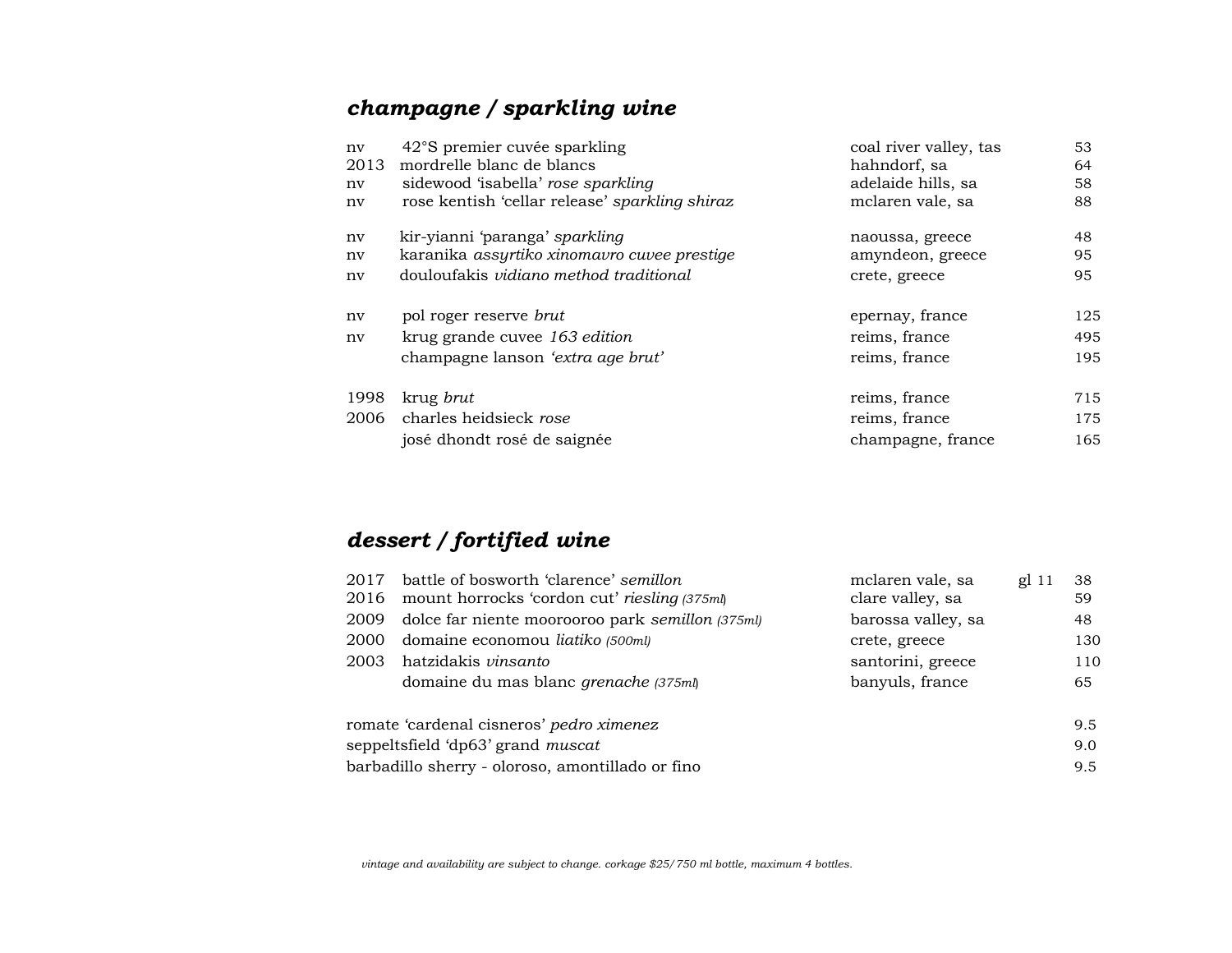## *white wine*

| 2017 | skillogalee riesling                              | clare valley, sa       | 44 |
|------|---------------------------------------------------|------------------------|----|
| 2017 | crabtree 'hilltop' riesling                       | clare valley, sa       | 42 |
| 2017 | mount majura estate riesling                      | canberra district, act | 54 |
| 2016 | KT 'paglidis' riesling                            | watervale, sa          | 68 |
| 2016 | by jingo gruner veltliner                         | adelaide hills, sa     | 55 |
| 2016 | kir-yianni 'samaropetra' rodotis-sauvignon blanc  | amyndeon, greece       | 52 |
| 2015 | alpha estate 'fume' sauvignon blanc               | amyndeon, greece       | 65 |
| 2016 | karrawatta 'anna's block' sauvignon blanc         | meadows, sa            | 45 |
| 2017 | tregarthen sauvignon blanc                        | kuitpo, sa             | 48 |
| 2015 | the lane 'gathering' sauvignon blanc semillon     | hahndorf, sa           | 59 |
| 2004 | will taylor semillon                              | hunter valley, nsw     | 84 |
| 2014 | bodegas maranones 'picarana' albillo              | san martin, spain      | 65 |
| 2015 | zerella 'la gita' arneis                          | mclaren vale, sa       | 48 |
| 2015 | taglia pinot grigio                               | fruili, italy          | 39 |
| 2017 | lobethal road pinot gris                          | adelaide hills, sa     | 45 |
| 2017 | paulmara estates gentilini 'crossed paths' robola | kefalonia, greece      | 84 |
| 2017 | jim barry assyrtiko                               | clare valley, sa       | 55 |
| 2015 | domaine papagiannakos 'kalogeri' malagousia       | attiki, greece         | 45 |
| 2016 | APLA' malagousia-assyrtiko-roditis                | drama, greece          | 56 |
| 2016 | chateau julia assyrtiko                           | drama, greece          | 65 |
| 2016 | vassaltis 'nassitis' athiri-aidani-assyrtiko      | santorini, greece      | 79 |
| 2015 | karanika 'terra levvea' assyrtiko                 | florina, greece        | 49 |
| 2015 | domaine papagiannakos 'old vines' savatiano       | attiki, greece         | 48 |
| 2017 | douloufakis 'dafnios' vidiano                     | crete, greece          | 45 |
| 2016 | bosinakis 'mantinia' moschofilero                 | tripoli, greece        | 58 |
| 2015 | ktima gerovassiliou malagousia-assyrtiko          | epanomi, greece        | 58 |
| 2016 | ministry of clouds chardonnay                     | tamar valley, tas      | 78 |
| 2017 | the lane vineyard 'block 1A' chardonnay           | hahndorf, sa           | 45 |
| 2017 | casa freschi 'ragazzi' chardonnay                 | ashton, sa             | 53 |
| 2015 | sophie cinier 'les amandiers' chardonnay          | fuisse, france         | 90 |
| 2016 | antinori 'bramito' chardonnay                     | umbria, italy          | 58 |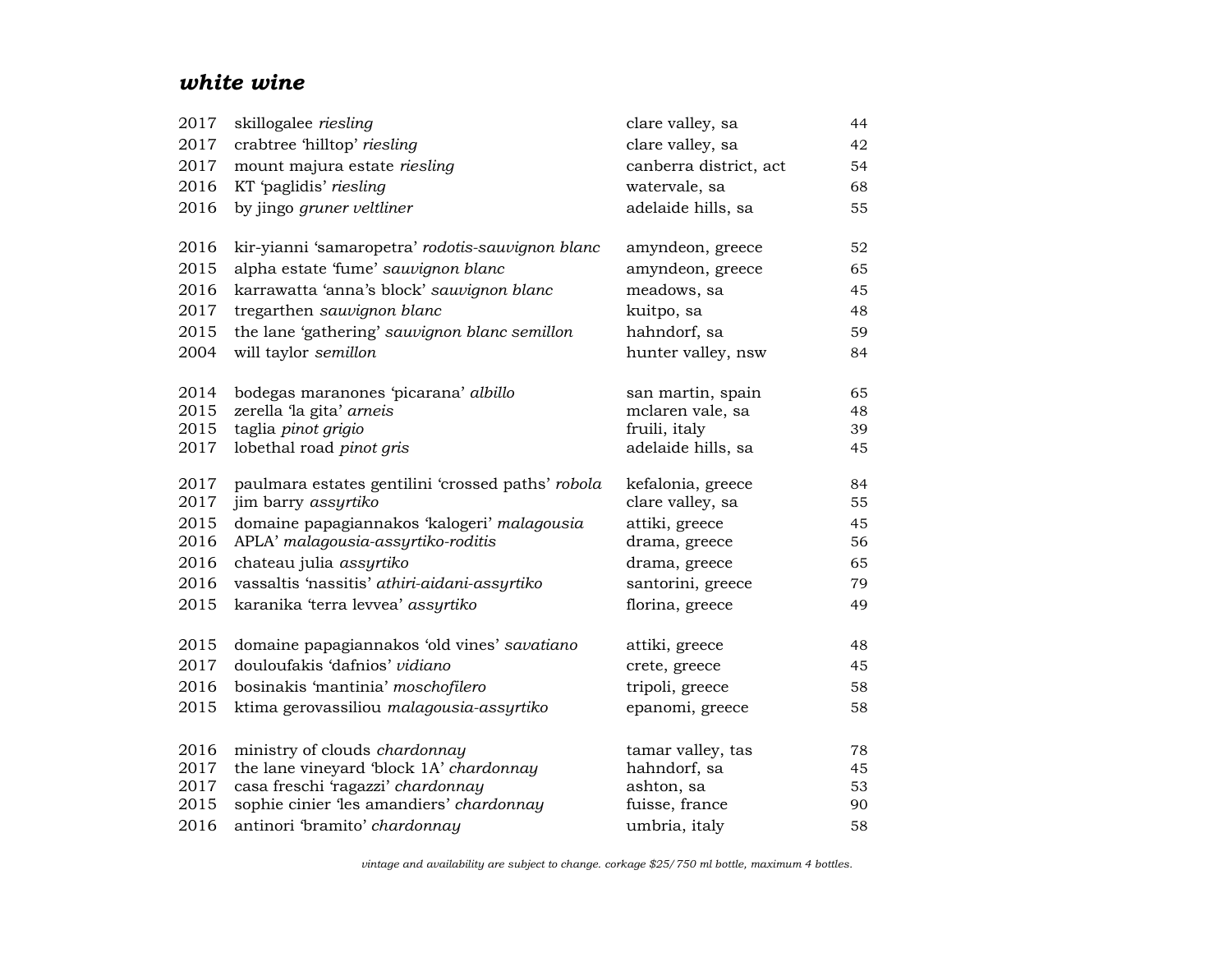# *red wine*

| 2016 | APLA' xinomavro-cabernet rose                   | drama, greece         | 59  |
|------|-------------------------------------------------|-----------------------|-----|
| 2016 | farr rising saignee rose                        | bannockburn, vic      | 58  |
| 2017 | mazi grenache rose                              | mclaren vale, sa      | 39  |
| 2012 | austins & co 'kyberd' pinot noir                | moorabool valley, vic | 65  |
| 2016 | mac forbes pinot noir                           | yarra valley, vic     | 54  |
| 2016 | samuel's gorge 'pinata people' gamay            | mclaren vale, sa      | 66  |
| 2013 | domaine zafeirakis limniona                     | tirnavos, greece      | 56  |
| 2016 | cirillo 'the vincent' grenache                  | barossa valley, sa    | 45  |
| 2017 | seppeltsfield grenache                          | barossa valley, sa    | 48  |
| 2016 | adelina grenache                                | clare valley, sa      | 79  |
| 2012 | georges on waymouth 'old vines' gsm by Torbreck | barossa valley, sa    | 59  |
| 2016 | s.c.pannell 'dead end' tempranillo              | mclaren vale, sa      | 54  |
| 2015 | clos bagatelle 'saint chinian' grenache blend   | rhone valley, france  | 74  |
| 2015 | chateau de campuget '1753' grenache             | rhone valley, france  | 49  |
| 2012 | averoff xinomavro                               | naoussa, greece       | 65  |
| 2013 | vaeni 'damescenos' xinomavro                    | naoussa, greece       | 59  |
| 2013 | kir-yiani 'ramnista' xinomavro                  | naoussa, greece       | 65  |
| 2012 | elinos xinomavro                                | naoussa, greece       | 55  |
| 2015 | alta by thymiopoulos xinomavro                  | naoussa, greece       | 78  |
| 2011 | domaine dalamara negoska                        | imathia, greece       | 110 |
| 2015 | douloufakis liatiko                             | crete, greece         | 54  |
| 2014 | ktima tselepos 'driopi' agiorgitiko             | nemea, greece         | 57  |
| 2013 | domaine skouras 'grand cuvee' agiorgitiko       | nemea, greece         | 85  |
| 2015 | the lane vineyard 'block 8' merlot              | hahndorf, sa          | 54  |
| 2015 | paulamara estates 'denero' nero d'avola         | barossa valley, sa    | 48  |
| 2015 | eccolo sangiovese                               | adelaide hills, sa    | 45  |
| 2016 | grand casino montepulciano                      | riverland, sa         | 55  |
| 2016 | casa freschi 'ragazzi' nebbiolo                 | langhorne creek, sa   | 54  |
| 2013 | warramate cabernet-merlot-cabernet franc        | yarra valley, vic     | 58  |
| 2014 | karrawatta 'spartacus' cabernet malbec shiraz   | langhorne creek, sa   | 145 |
| 2016 | izway 'angelo' aglianico                        | barossa valley, sa    | 88  |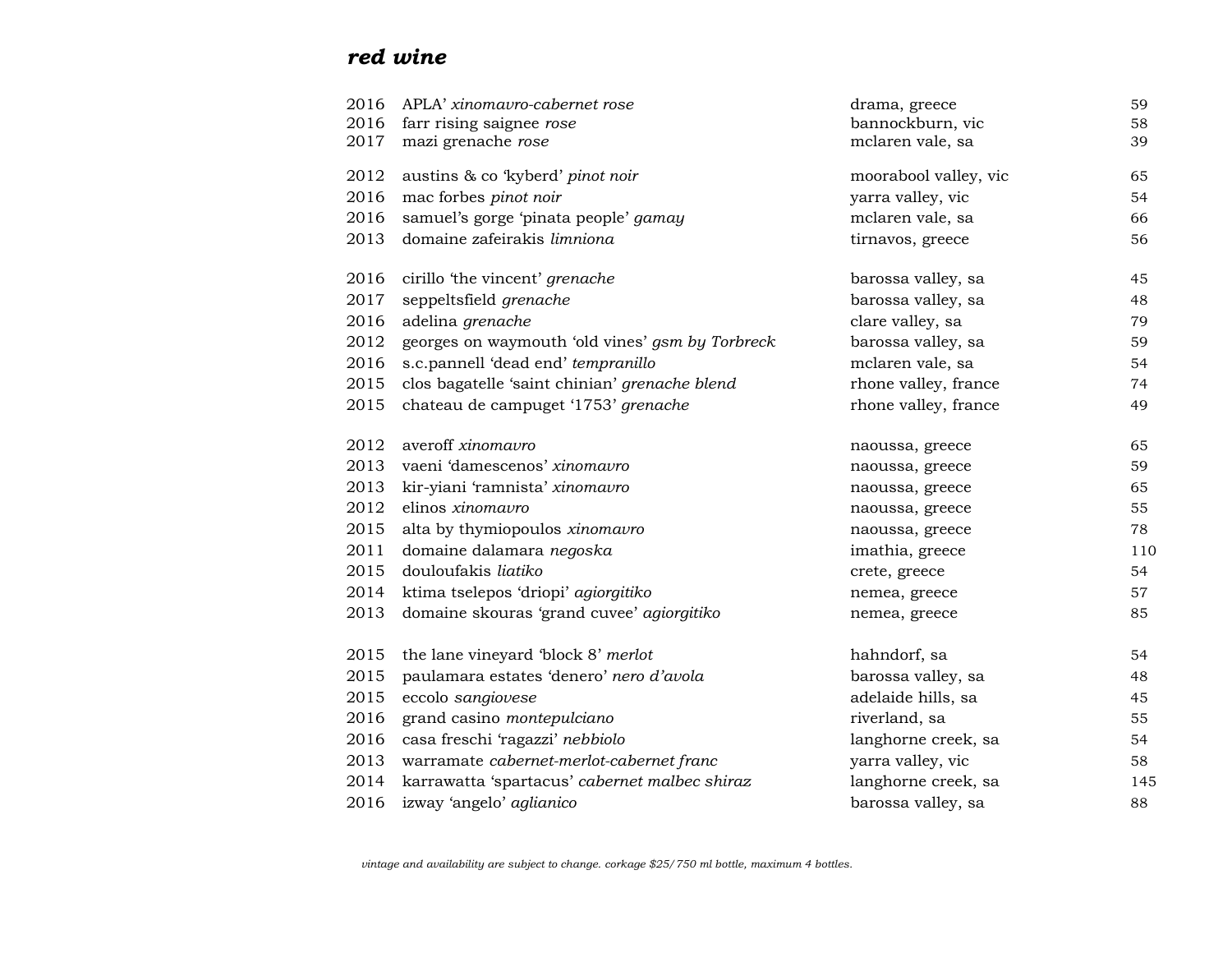# *red wine*

| 2016 | crabtree cabernet sauvignon                 | clare valley, sa       | 47  |
|------|---------------------------------------------|------------------------|-----|
| 2015 | majella cabernet sauvignon                  | coonawarra, sa         | 59  |
| 2009 | will taylor cabernet sauvignon              | coonawarra,sa          | 78  |
| 2014 | stonefish 'nero' cabernet sauvignon         | margaret river, wa     | 58  |
| 2015 | aramis 'black label' cabernet sauvignon     | mclaren vale, sa       | 49  |
| 2011 | katogi averoff 'yiniets' cabernet sauvignon | metsovo, greece        | 88  |
| 2016 | rose kentish shiraz tempranillo mourvedre   | mclaren vale, sa       | 48  |
| 2015 | charles melton 'the kirche' shiraz cabernet | barossa valley, sa     | 74  |
| 2015 | karrawatta 'dairy block' shiraz             | meadows, sa            | 49  |
| 2015 | first drop 'two percent' shiraz             | barossa valley, sa     | 65  |
| 2016 | ministry of clouds shiraz                   | mclaren vale, sa       | 55  |
| 2009 | ballycroft small berry shiraz               | barossa valley, sa     | 75  |
| 2016 | hustle & vine shiraz                        | mclaren vale, sa       | 48  |
| 2014 | domaine costa lazaridi syrah                | drama, greece          | 65  |
| 2014 | penny's hill 'footprint' shiraz             | mclaren vale, sa       | 118 |
| 2016 | kaesler 'stonehorse' shiraz                 | barossa valley, sa     | 42  |
| 2014 | ulithorne 'prospera' shiraz                 | mclaren vale, sa       | 88  |
| 2016 | longview 'yakka' shiraz                     | macclesfeld, sa        | 52  |
| 2014 | zerella 'home block' shiraz                 | mclaren vale, sa       | 95  |
| 2014 | coates 'the syrah'                          | mclaren vale, sa       | 45  |
| 2016 | ravensworth estate shiraz viognier          | murrumbateman, nsw     | 75  |
| 2016 | mount majura estate shiraz                  | canberra district, act | 68  |
| 2015 | yalumba 'paradox' shiraz                    | barossa valley, sa     | 87  |

# *cellar reserve*

| 2015 kir-yianni 'droumo' sauvignon blanc    | naoussa, greece       | 88  |
|---------------------------------------------|-----------------------|-----|
| 2014 domaine sigalas 'kavalieros' assyrtiko | santorini, greece     | 118 |
| 2016 vassaltis 'santorini' assyrtiko        | santorini, greece     | 128 |
| 2016 ktima gerovassiliou chardonnay         | epanomi, greece       | 110 |
| 2015 tapanappa 'tiers' 1.5m' chardonnay     | piccadilly valley, sa | 110 |
| 2015 bk wines 'archer beau' chardonnay      | piccadilly valley, sa | 135 |
| 2015 chardonnay by farr 'cote vine'         | geelong, vic          | 165 |
| 2013 penfolds 'reserve bin 13A' chardonnay  | adelaide hills, sa    | 195 |